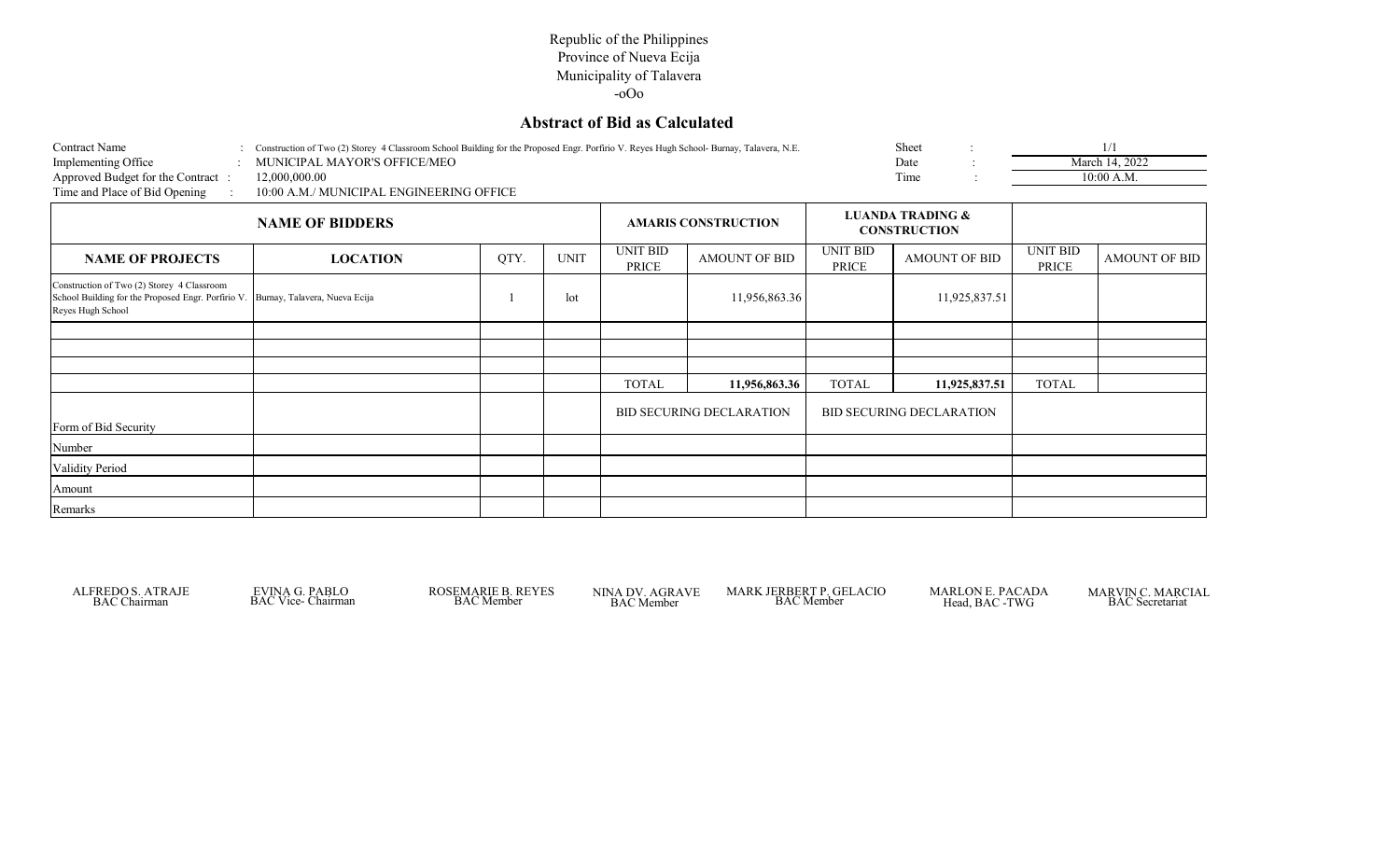# **Abstract of Bid as Calculated**

| <b>Contract Name</b>              | Installation of Reinforced Concrete Pipe - Bagong Silang, Talavera, N.E. | Sheet |                |
|-----------------------------------|--------------------------------------------------------------------------|-------|----------------|
| Implementing Office               | MUNICIPAL MAYOR'S OFFICE/MEO                                             | Date  | March 14, 2022 |
| Approved Budget for the Contract: | 517,000.00                                                               | l'ime | 10:00 A.M.     |
| Time and Place of Bid Opening     | 10:00 A.M./ MUNICIPAL ENGINEERING OFFICE                                 |       |                |
|                                   |                                                                          |       |                |

|                                          |                                      | <b>AMARIS CONSTRUCTION</b> |             |                          | <b>LUANDA TRADING &amp;</b><br><b>CONSTRUCTION</b> |                          |                                 |                          |                      |
|------------------------------------------|--------------------------------------|----------------------------|-------------|--------------------------|----------------------------------------------------|--------------------------|---------------------------------|--------------------------|----------------------|
| <b>NAME OF PROJECTS</b>                  | <b>LOCATION</b>                      | QTY.                       | <b>UNIT</b> | <b>UNIT BID</b><br>PRICE | AMOUNT OF BID                                      | <b>UNIT BID</b><br>PRICE | <b>AMOUNT OF BID</b>            | <b>UNIT BID</b><br>PRICE | <b>AMOUNT OF BID</b> |
| Installation of Reinforced Concrete Pipe | Bagong Silang, Talavera, Nueva Ecija |                            | lot         |                          | 515,998.60                                         |                          | 516,806.30                      |                          |                      |
|                                          |                                      |                            |             |                          |                                                    |                          |                                 |                          |                      |
|                                          |                                      |                            |             |                          |                                                    |                          |                                 |                          |                      |
|                                          |                                      |                            |             |                          |                                                    |                          |                                 |                          |                      |
|                                          |                                      |                            |             | <b>TOTAL</b>             | 515,998.60                                         | <b>TOTAL</b>             | 516,806.30                      | <b>TOTAL</b>             |                      |
| Form of Bid Security                     |                                      |                            |             |                          | <b>BID SECURING DECLARATION</b>                    |                          | <b>BID SECURING DECLARATION</b> |                          |                      |
| Number                                   |                                      |                            |             |                          |                                                    |                          |                                 |                          |                      |
| <b>Validity Period</b>                   |                                      |                            |             |                          |                                                    |                          |                                 |                          |                      |
| Amount                                   |                                      |                            |             |                          |                                                    |                          |                                 |                          |                      |
| Remarks                                  |                                      |                            |             |                          |                                                    |                          |                                 |                          |                      |

ROSEMARIE B. REYES<br>BAC Member

ALFREDO S. ATRAJE EVINA G. PABLO ROSEMARIE B. REYES NINA DV. AGRAVE MARK JERBERT P. GELACIO MARLON E. PACADA MARVIN C. MARC<br>BAC Member BAC Member BAC Member BAC Member BAC Secretariat

MARLON E. PACADA MARVIN C. MARCIAL Head, BAC -TWG BAC Secretariat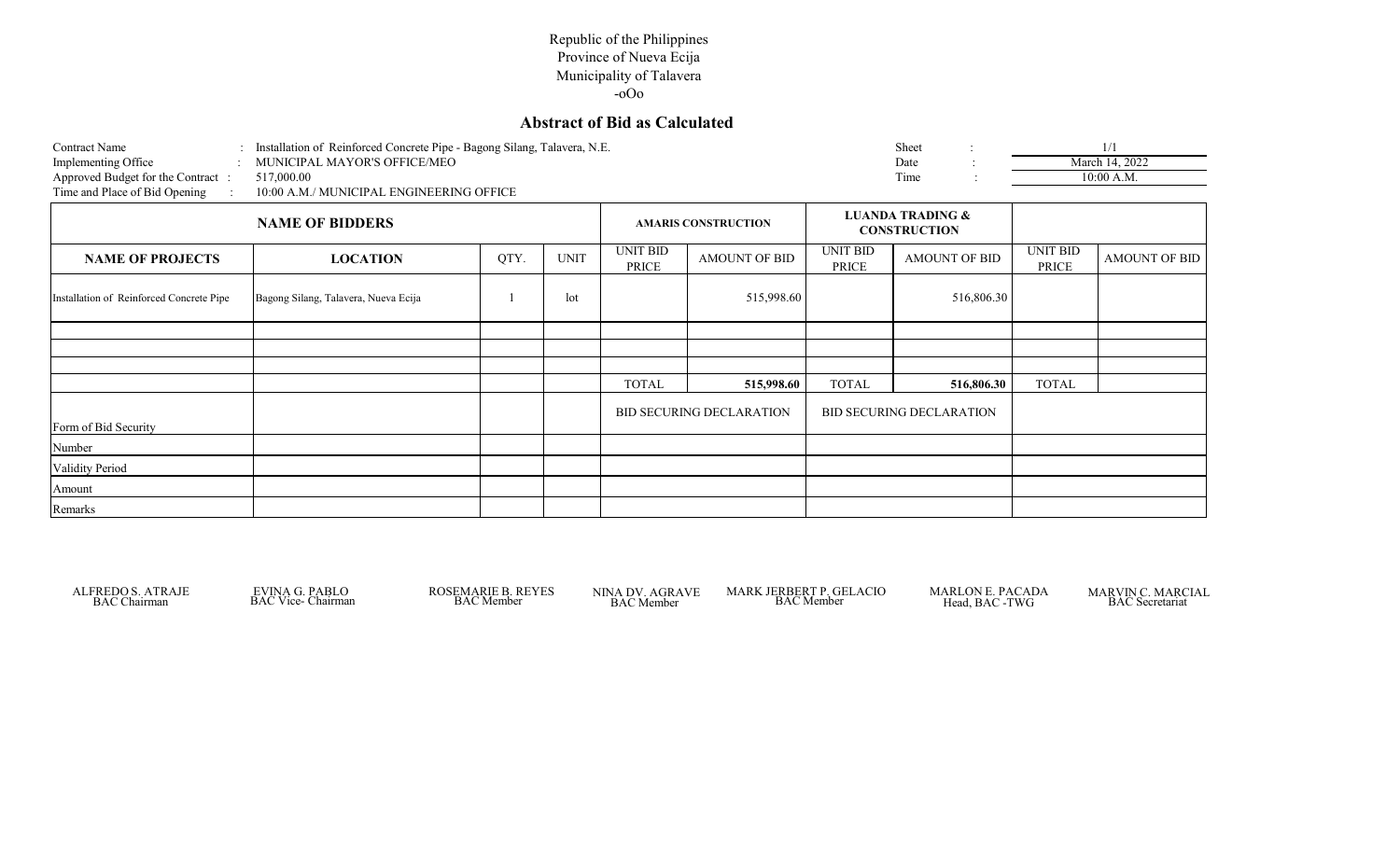## **Abstract of Bid as Calculated**

| <b>Contract Name</b>              | Installation of Reinforced Concrete Pipe with Outfall - Bagong Silang, Talavera, N.E. |                             | Sheet                       |                |
|-----------------------------------|---------------------------------------------------------------------------------------|-----------------------------|-----------------------------|----------------|
| Implementing Office               | MUNICIPAL MAYOR'S OFFICE/MEO                                                          |                             | Date                        | March 14, 2022 |
| Approved Budget for the Contract: | 652,000.00                                                                            |                             | Time                        | 10:00 A.M.     |
| Time and Place of Bid Opening     | 10:00 A.M./ MUNICIPAL ENGINEERING OFFICE                                              |                             |                             |                |
|                                   | <b>NAME OF DIRREDS</b>                                                                | <b>AMA DIC CONCEDUCTION</b> | <b>LUANDA TRADING &amp;</b> |                |

|                                                          | <b>NAME OF BIDDERS</b>               |      |             |                          |                                 |                   | <b>LUANDA TRADING &amp;</b><br><b>CONSTRUCTION</b> |                          |               |
|----------------------------------------------------------|--------------------------------------|------|-------------|--------------------------|---------------------------------|-------------------|----------------------------------------------------|--------------------------|---------------|
| <b>NAME OF PROJECTS</b>                                  | <b>LOCATION</b>                      | QTY. | <b>UNIT</b> | <b>UNIT BID</b><br>PRICE | AMOUNT OF BID                   | UNIT BID<br>PRICE | AMOUNT OF BID                                      | <b>UNIT BID</b><br>PRICE | AMOUNT OF BID |
| Installation of Reinforced Concrete Pipe<br>with Outfall | Bagong Silang, Talavera, Nueva Ecija |      | lot         |                          | 650,887.85                      |                   | 652,046.64                                         |                          |               |
|                                                          |                                      |      |             |                          |                                 |                   |                                                    |                          |               |
|                                                          |                                      |      |             |                          |                                 |                   |                                                    |                          |               |
|                                                          |                                      |      |             |                          |                                 |                   |                                                    |                          |               |
|                                                          |                                      |      |             | <b>TOTAL</b>             | 650,887.85                      | <b>TOTAL</b>      | 652,046.64                                         | <b>TOTAL</b>             |               |
| Form of Bid Security                                     |                                      |      |             |                          | <b>BID SECURING DECLARATION</b> |                   | <b>BID SECURING DECLARATION</b>                    |                          |               |
| Number                                                   |                                      |      |             |                          |                                 |                   |                                                    |                          |               |
| Validity Period                                          |                                      |      |             |                          |                                 |                   |                                                    |                          |               |
| Amount                                                   |                                      |      |             |                          |                                 |                   |                                                    |                          |               |
| Remarks                                                  |                                      |      |             |                          |                                 |                   |                                                    |                          |               |

ALFREDO S. ATRAJE EVINA G. PABLO ROSEMARIE B. REYES NINA DV. AGRAVE MARK JERBERT P. GELACIO MARLON E. PACADA MARVIN C. MARC<br>BAC Member BAC Member BAC Member BAC Member BAC Secretariat

MARLON E. PACADA MARVIN C. MARCIAL Head, BAC -TWG BAC Secretariat

ROSEMARIE B. REYES<br>BAC Member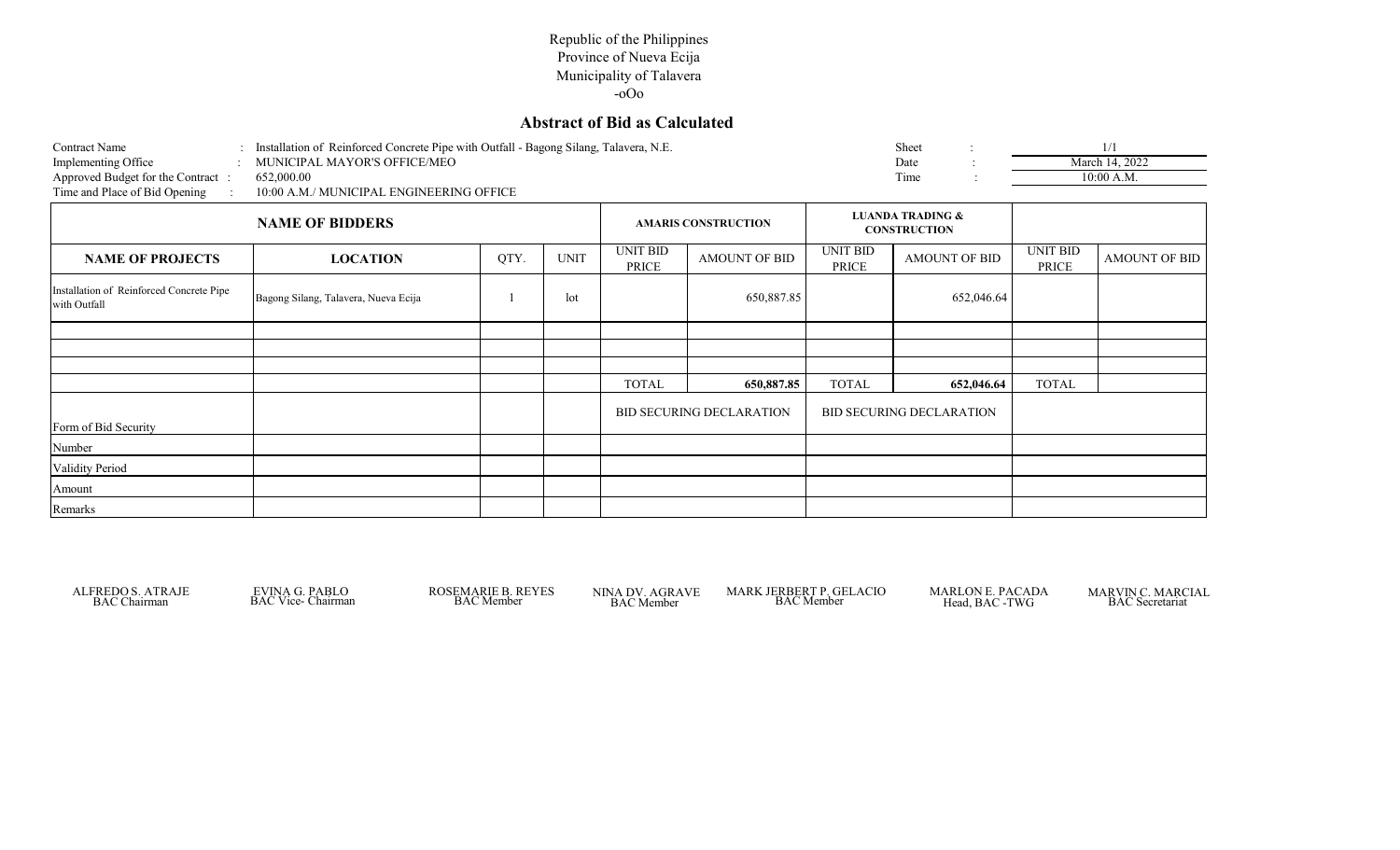# **Abstract of Bid as Calculated**

| Contract Name                                | : Purchase of Office Supplies, Janitorial Supplies & Accessories         | Sheet |  |
|----------------------------------------------|--------------------------------------------------------------------------|-------|--|
| Implementing Office                          | VARIOUS DEPARTMENT                                                       | Date  |  |
| Approved Budget for the Contract: 189,142.00 |                                                                          | Time  |  |
|                                              | Time and Place of Bid Opening : 10:00 A.M./ MUNICIPAL ENGINEERING OFFICE |       |  |

| Sheet | ٠<br>٠ | 1/3            |
|-------|--------|----------------|
| Date  |        | March 14, 2022 |
| Time  |        | $10:00$ A.M.   |

|              | <b>NAME OF BIDDERS</b>                                                |                |             |                                 | <b>TALAVERA SCHOOLMART &amp;</b><br><b>GENERAL MERCHANDISE</b> | <b>VELCOB TRADING</b>    |                      |                          |                      |
|--------------|-----------------------------------------------------------------------|----------------|-------------|---------------------------------|----------------------------------------------------------------|--------------------------|----------------------|--------------------------|----------------------|
|              | <b>DESCRIPTION</b>                                                    | QTY.           | <b>UNIT</b> | <b>UNIT BID</b><br><b>PRICE</b> | <b>AMOUNT OF BID</b>                                           | <b>UNIT BID</b><br>PRICE | <b>AMOUNT OF BID</b> | <b>UNIT BID</b><br>PRICE | <b>AMOUNT OF BID</b> |
|              | ALCOHOL, Ethyl, 68%-70%, scented, 500ml (-5ml)                        | 20             | btls        | 64.00                           | 1,280.00                                                       | 64.00                    | 1,280.00             |                          |                      |
|              | ALCOHOL, 70% Isoprophyl, 500ml                                        | 25             | btls        | 90.00                           | 2,250.00                                                       | 90.00                    | 2,250.00             |                          |                      |
|              | BALLPEN, Black, Blue and Green, Smooth Ink Pen,<br>0.5 <sub>mm</sub>  | 11             | boxes       | 594.00                          | 6,534.00                                                       | 594.00                   | 6,534.00             |                          |                      |
|              | CARBON FILM, Solvent, Blue, Size: 216mmx330mm                         | $\overline{5}$ | boxes       | 1,224.00                        | 6,120.00                                                       | 1,224.00                 | 6,120.00             |                          |                      |
|              | CARBON FILM, LEGAL                                                    | 6              | boxes       | 267.00                          | 1,602.00                                                       | 267.00                   | 1,602.00             |                          |                      |
|              | CERTIFICATE HOLDER (Letter)                                           | 80             | pcs         | 40.00                           | 3,200.00                                                       | 40.00                    | 3,200.00             |                          |                      |
|              | COLUMNAR NOTEBOOK, 8-10 Columns                                       |                | pcs         | 44.00                           | 44.00                                                          | 44.00                    | 44.00                |                          |                      |
|              | CORRECTION TAPE, film base type, UL 6m min                            | 21             | pcs         | 18.00                           | 378.00                                                         | 18.00                    | 378.00               |                          |                      |
|              | CORRECTION TAPE, film base type,5mmx10m                               | 45             | pcs         | 69.00                           | 3,105.00                                                       | 69.00                    | 3,105.00             |                          |                      |
| <b>ITEMS</b> | DATA FILE BOX, made of chipboard, with closed<br>ends                 | $\overline{3}$ | boxes       | 94.00                           | 282.00                                                         | 94.00                    | 282.00               |                          |                      |
|              | ENVELOPE, Documentary, for Legal Size Documents                       |                | boxes       | 887.00                          | 887.00                                                         | 887.00                   | 887.00               |                          |                      |
|              | EXTERNAL HARD DRIVE, 1TB, 2.5" HDD, USB 3.0                           | 2              | pcs         | 3,180.00                        | 6,360.00                                                       | 3,180.00                 | 6,360.00             |                          |                      |
|              | FASTENER, PLASTIC COATED, 70mm between prongs                         | $\mathcal{I}$  | boxes       | 150.00                          | 1,050.00                                                       | 150.00                   | 1,050.00             |                          |                      |
|              | FASTENER, Metal, Rust-Free and Sharp Free, 7cm(hole to<br>hole) x 5cm | 6              | boxes       | 240.00                          | 1,440.00                                                       | 240.00                   | 1,440.00             |                          |                      |
|              | FLASH DRIVE, 16 GB capacity                                           | 2              | pcs         | 200.00                          | 400.00                                                         | 200.00                   | 400.00               |                          |                      |
|              | FOLDER, COLORED, Paper Type, Legal Size                               | 10             | pcs         | 21.00                           | 210.00                                                         | 21.00                    | 210.00               |                          |                      |
|              | FOLDER, FANCY, for A4 size documents                                  | 2              | bundles     | 326.00                          | 652.00                                                         | 326.00                   | 652.00               |                          |                      |
|              | FOLDER, FANCY, for legal size documents                               | $\mathbf{Q}$   | bundles     | 375.00                          | 3,375.00                                                       | 375.00                   | 3,375.00             |                          |                      |
|              | FOLDER, TAGBOARD, for Legal size documents                            | 2              | packs       | 387.00                          | 774.00                                                         | 387.00                   | 774.00               |                          |                      |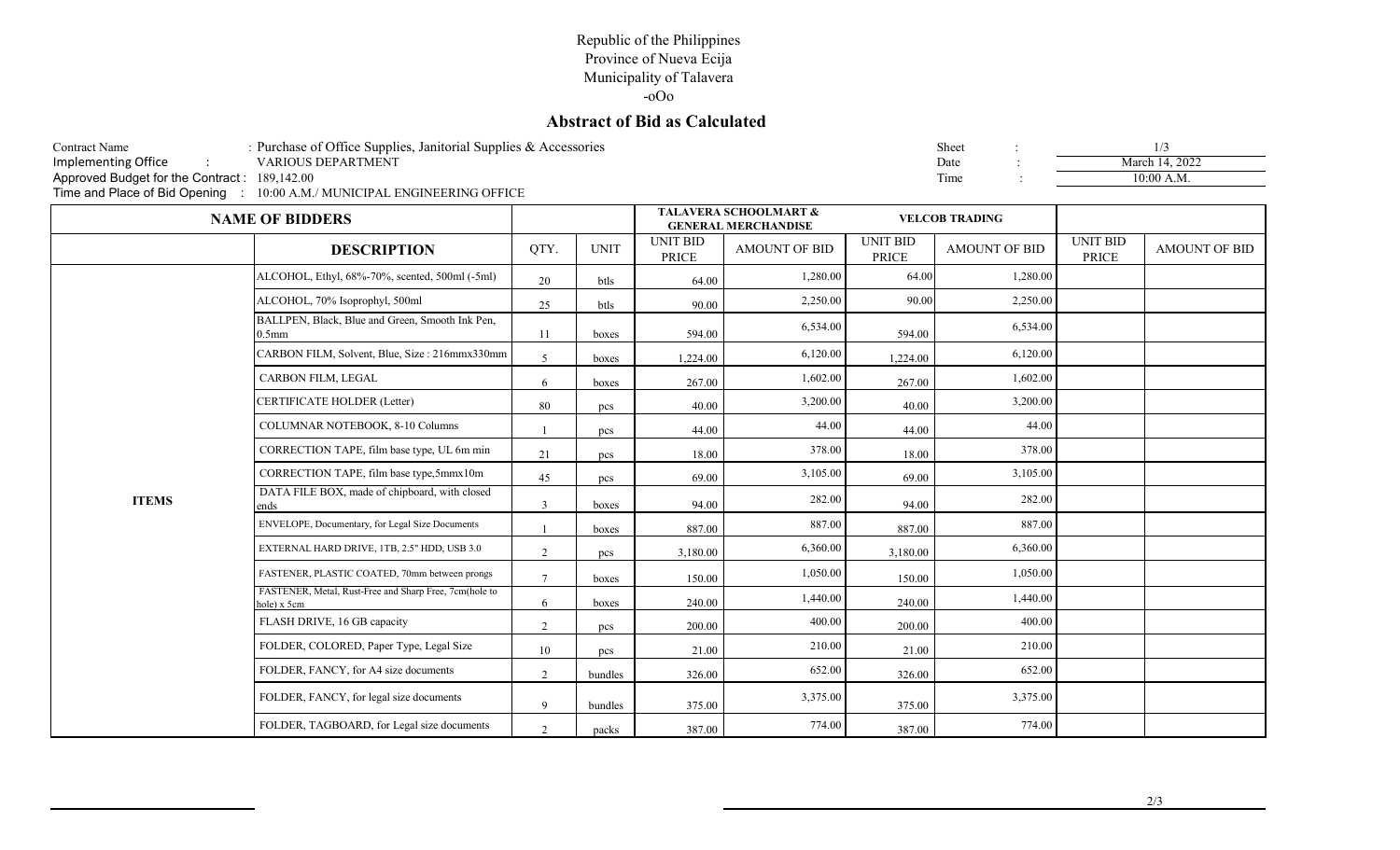|              | FOLDER, EXPANDABLE, Legal Size                                                    | 12              | pcs   | 36.00  | 432.00   | 36.00  | 432.00   |  |
|--------------|-----------------------------------------------------------------------------------|-----------------|-------|--------|----------|--------|----------|--|
|              | INK CART, EPSON(003), Black                                                       | 20              | cart  | 300.00 | 6,000.00 | 300.00 | 6,000.00 |  |
|              | INK CART, EPSON(003), Cyan                                                        | 8               | cart  | 300.00 | 2,400.00 | 300.00 | 2,400.00 |  |
|              | INK CART, EPSON(003), Magenta                                                     | 8               | cart  | 300.00 | 2,400.00 | 300.00 | 2,400.00 |  |
|              | INK CART, EPSON(003), Yellow                                                      | 8               | cart  | 300.00 | 2,400.00 | 300.00 | 2,400.00 |  |
|              | INK CART, EPSON C13T664100 (T6641), Black                                         | $\mathbf{Q}$    | cart  | 300.00 | 2,700.00 | 300.00 | 2,700.00 |  |
|              | INK CART, EPSON C13T664200 (T6642), Cyan                                          | $\mathbf{Q}$    | cart  | 300.00 | 2,700.00 | 300.00 | 2,700.00 |  |
|              | INK CART, EPSON C13T664300 (T6643), Magenta                                       | $7\phantom{.0}$ | cart  | 300.00 | 2,100.00 | 300.00 | 2,100.00 |  |
|              | INK CART, EPSON C13T664400 (T6644), Yellow                                        | $\overline{7}$  | cart  | 300.00 | 2,100.00 | 300.00 | 2,100.00 |  |
|              | PAIL BUCKET, 16 ltrs, Plastic                                                     | 20              | pcs   | 252.00 | 5,040.00 | 252.00 | 5,040.00 |  |
|              | PAPER-Payroll, 8.5"x25", Subs 20, 70gsm                                           | 9               | rms   | 720.00 | 6,480.00 | 720.00 | 6,480.00 |  |
| <b>ITEMS</b> | PAPER, LETTER, 8.5" X 11", SUB. 20, 70 GSM                                        | 14              | rms   | 222.00 | 3,108.00 | 222.00 | 3,108.00 |  |
|              | PAPER, LEGAL, 8.5" X 14", SUB. 20, 70 GSM                                         | 24              | rms   | 245.00 | 5,880.00 | 245.00 | 5,880.00 |  |
|              | PAPER, LETTER, 216 x 279mm (8.5" X 11"), 80 GSM                                   | 10              | rms   | 343.00 | 3,430.00 | 343.00 | 3,430.00 |  |
|              | PAPER, MULTICOPY, 80gsm, size: 210mm x 297mm                                      | 20              | rms   | 205.00 | 4,100.00 | 206.00 | 4,120.00 |  |
|              | PAPER, MULTICOPY, 80gsm, size: 216mm x 330mm                                      | 12              | rms   | 215.00 | 2,580.00 | 219.00 | 2,628.00 |  |
|              | PAPER, Multi-Purpose A4, 70 gsm (8.3 X 11.7")                                     | 15              | rms   | 161.00 | 2,415.00 | 161.00 | 2,415.00 |  |
|              | PAPER, Multi-Purpose (COPY) Government Legal, 70 gsm<br>$(8 \ X \ 13")$           | 20              | rms   | 167.00 | 3,340.00 | 167.00 | 3,340.00 |  |
|              | PAPER, PARCHMENT, Size: 210mmx297mm, Multi-<br>Purpose                            | 2               | rms   | 119.00 | 238.00   | 119.00 | 238.00   |  |
|              | PAPER CLIP, Vinyl/plastic coat, length: 32mm min                                  | 12              | boxes | 10.00  | 120.00   | 10.00  | 120.00   |  |
|              | PAPER CLIP, Vinyl/plastic coat, length: 48mm min                                  | $\overline{3}$  | boxes | 22.00  | 66.00    | 22.00  | 66.00    |  |
|              | PEN, INK GEL, with cap, 0.5mm, Black, Blue & Red                                  | 30              | pcs   | 20.00  | 600.00   | 20.00  | 600.00   |  |
|              | PENCIL, Lead, soft non smudge eraser, wood cased,<br>hardness: HB (#2), 12pcs/box | 3               | boxes | 105.00 | 315.00   | 105.00 | 315.00   |  |
|              | PRINTED FORMS BACK TO BACK                                                        | 6               | rms   | 850.00 | 5,100.00 | 850.00 | 5,100.00 |  |

| D FORMS LONG<br>PRIN' <sub>1</sub> | rms  | 600.00 | 7,200.00 | 600.00 | 7,200.00 |  |
|------------------------------------|------|--------|----------|--------|----------|--|
| RAINCOAT, Poncho Type, Size : XL   | sets | 440.00 | 8,800.00 | 440.00 | 8,800.00 |  |

 $3/3$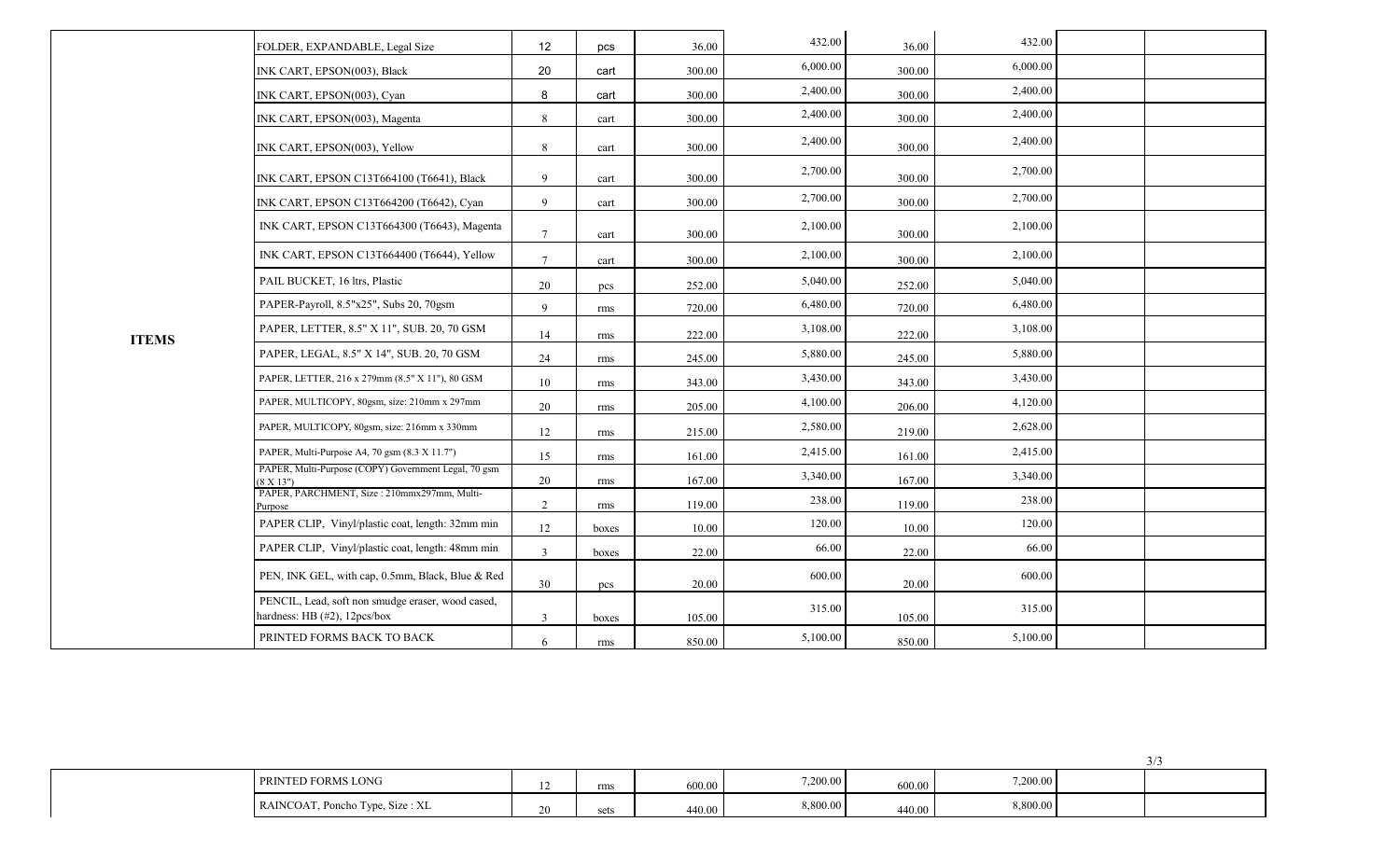|                      | RAINCOAT, Rain Jacket & Pants, Size: XL                   | 20             | sets  | 645.00       | 12,900.00                       | 645.00       | 12,900.00                       |              |  |
|----------------------|-----------------------------------------------------------|----------------|-------|--------------|---------------------------------|--------------|---------------------------------|--------------|--|
|                      | REPORT OF COLLECTION AND DEPOSITS, FORMS                  | 45             | rms   | 600.00       | 27,000.00                       | 600.00       | 27,000.00                       |              |  |
|                      | RUBBER BAND, 70mm min lay flat length (#18)               | 9              | boxes | 132.00       | 1,188.00                        | 132.00       | 1,188.00                        |              |  |
|                      | <b>RUBBER BOOTS</b>                                       | 20             | pairs | 600.00       | 12,000.00                       | 600.00       | 12,000.00                       |              |  |
|                      | SCISSORS, Symmetrical, blade length: 65mm min             | $\overline{4}$ | pairs | 130.00       | 520.00                          | 130.00       | 520.00                          |              |  |
|                      | SIGN PEN, BLACK, liquid/gel ink, 0.5mm needle tip         | 21             | pcs   | 42.00        | 882.00                          | 42.00        | 882.00                          |              |  |
| <b>ITEMS</b>         | SOAP, Antibacterial. 90g                                  | 173            | pcs   | 42.00        | 7,266.00                        | 42.00        | 7,266.00                        |              |  |
|                      | STAMP PAD INK, purple or violet                           | 15             | btls  | 46.00        | 690.00                          | 46.00        | 690.00                          |              |  |
|                      | STAPLER, STANDARD TYPE, load cap: 200 staples n           | $\overline{4}$ | pcs   | 213.00       | 852.00                          | 213.00       | 852.00                          |              |  |
|                      | STAPLE WIRE, for heavy duty staplers, (23/13)             | 2              | boxes | 24.00        | 48.00                           | 24.00        | 48.00                           |              |  |
|                      | STAPLE WIRE, Standard, (26/6), Leg Length 6mm (1/4"), 500 | 15             | boxes | 72.00        | 1,080.00                        | 72.00        | 1,080.00                        |              |  |
|                      | STAPLE WIRE, STANDARD, (26/6)                             | 5 <sup>5</sup> | boxes | 28.00        | 140.00                          | 28.00        | 140.00                          |              |  |
|                      | STORAGE BOX, with LID, Blue                               | 3              | pcs   | 325.00       | 975.00                          | 325.00       | 975.00                          |              |  |
|                      | TAPE, PACKAGING, Width :48mm (±1mm)                       | $\overline{2}$ | rolls | 24.00        | 48.00                           | 24.00        | 48.00                           |              |  |
|                      | TAPE, TRANSPARENT, width: 24mm (±1mm)                     | 9              | rolls | 14.00        | 126.00                          | 14.00        | 126.00                          |              |  |
|                      |                                                           |                |       | <b>TOTAL</b> | 187,702.00                      | <b>TOTAL</b> | 187,770.00                      | <b>TOTAL</b> |  |
| Form of Bid Security |                                                           |                |       |              | <b>BID SECURING DECLARATION</b> |              | <b>BID SECURING DECLARATION</b> |              |  |
| Number               |                                                           |                |       |              |                                 |              |                                 |              |  |
| Validity Period      |                                                           |                |       |              |                                 |              |                                 |              |  |
| Amount               |                                                           |                |       |              |                                 |              |                                 |              |  |
| Remarks              |                                                           |                |       |              |                                 |              |                                 |              |  |
|                      |                                                           |                |       |              |                                 |              |                                 |              |  |

ALFREDO S. ATRAJE EVINA G. PABLO ROSEMARIE B. REYES NINA DV. AGRAVE MARK JERBERT P. GELACIO BAC Chairman BAC Vice-Chairman BAC Member BAC Member BAC Member BAC Chairman BAC Vice- Chairman BAC Member BAC Member BAC Member BAC Member Head, BAC -TWG BAC Secretariat

MARLON E. PACADA MARVIN C. MARCIAL<br>Head, BAC -TWG BAC Secretariat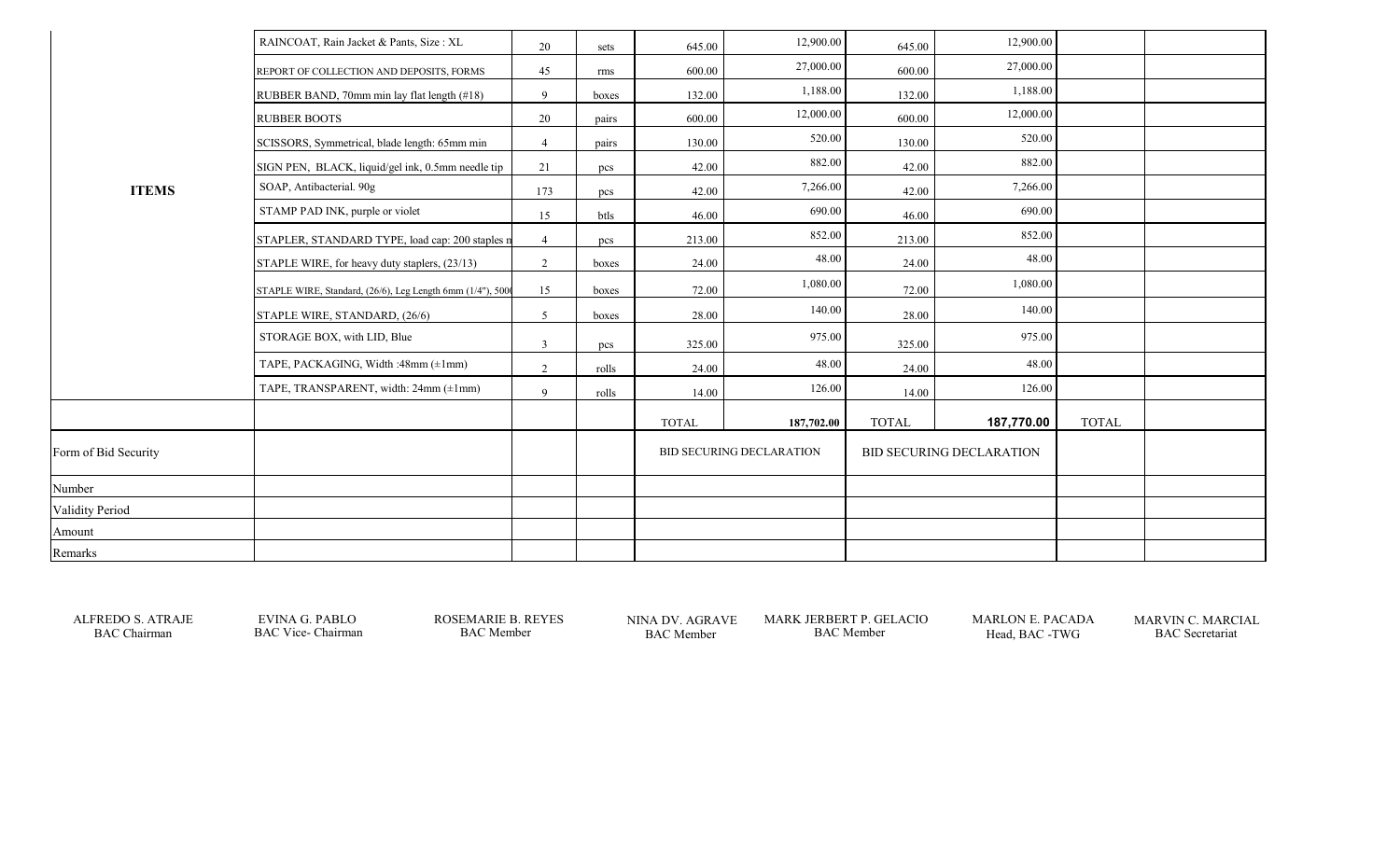## **Abstract of Bid as Calculated**

| Contract Name                                                            |  | : Purchase of Office Equipment, ICT Equipment, Furniture & Fixtures |  |  | Sheet |  |                |  |  |  |
|--------------------------------------------------------------------------|--|---------------------------------------------------------------------|--|--|-------|--|----------------|--|--|--|
| Implementing Office                                                      |  | VARIOUS DEPARTMENT                                                  |  |  | Date  |  | March 14, 2022 |  |  |  |
| Approved Budget for the Contract: 200,000.00                             |  |                                                                     |  |  | Time  |  | $10:00$ A.M.   |  |  |  |
| Time and Place of Bid Opening : 10:00 A.M./ MUNICIPAL ENGINEERING OFFICE |  |                                                                     |  |  |       |  |                |  |  |  |
|                                                                          |  |                                                                     |  |  |       |  |                |  |  |  |

| <b>NAME OF BIDDERS</b> |                                                                                 |                |             | <b>TALAVERA SCHOOLMART &amp;</b><br><b>GENERAL MERCHANDISE</b> |                                                                    | <b>VELCOB TRADING</b> |                      |                          |                      |
|------------------------|---------------------------------------------------------------------------------|----------------|-------------|----------------------------------------------------------------|--------------------------------------------------------------------|-----------------------|----------------------|--------------------------|----------------------|
|                        | <b>DESCRIPTION</b>                                                              | QTY.           | <b>UNIT</b> | UNIT BID<br>PRICE                                              | <b>AMOUNT OF BID</b>                                               | UNIT BID<br>PRICE     | <b>AMOUNT OF BID</b> | <b>UNIT BID</b><br>PRICE | <b>AMOUNT OF BID</b> |
|                        | Desktop Computer, Corel7 Specs (Windows XP 32bit<br>Color) with Battery Back-Up | $\overline{2}$ | unit        | 70,000.00                                                      | 140,000.00                                                         | 70,000.00             | 140,000.00           |                          |                      |
| <b>ITEMS</b>           | Printer with Scanner, Type : Print, Scan Copy-All in<br>One Function            | $\overline{2}$ | sets        | 29,500.00                                                      | 59,000.00                                                          | 30,000.00             | 60,000.00            |                          |                      |
|                        |                                                                                 |                |             | <b>TOTAL</b>                                                   | 199,000.00                                                         | <b>TOTAL</b>          | 200,000.00           | <b>TOTAL</b>             |                      |
| Form of Bid Security   |                                                                                 |                |             |                                                                | <b>BID SECURING DECLARATION</b><br><b>BID SECURING DECLARATION</b> |                       |                      |                          |                      |
| Number                 |                                                                                 |                |             |                                                                |                                                                    |                       |                      |                          |                      |
| Validity Period        |                                                                                 |                |             |                                                                |                                                                    |                       |                      |                          |                      |
| Amount                 |                                                                                 |                |             |                                                                |                                                                    |                       |                      |                          |                      |
| Remarks                |                                                                                 |                |             |                                                                |                                                                    |                       |                      |                          |                      |

BAC Member

ALFREDO S. ATRAJE EVINA G. PABLO ROSEMARIE B. REYES NINA DV. AGRAVE MARK JERBERT P. GELACIO<br>BAC Member BAC Vice- Chairman BAC Member BAC Member BAC Member BAC Member

BAC Chairman BAC Vice- Chairman BAC Member BAC Member BAC Member BAC Member BAC Member Head, BAC -TWG BAC Secretariat MARLON E. PACADA MARVIN C. MARCIAL<br>Head, BAC -TWG BAC Secretariat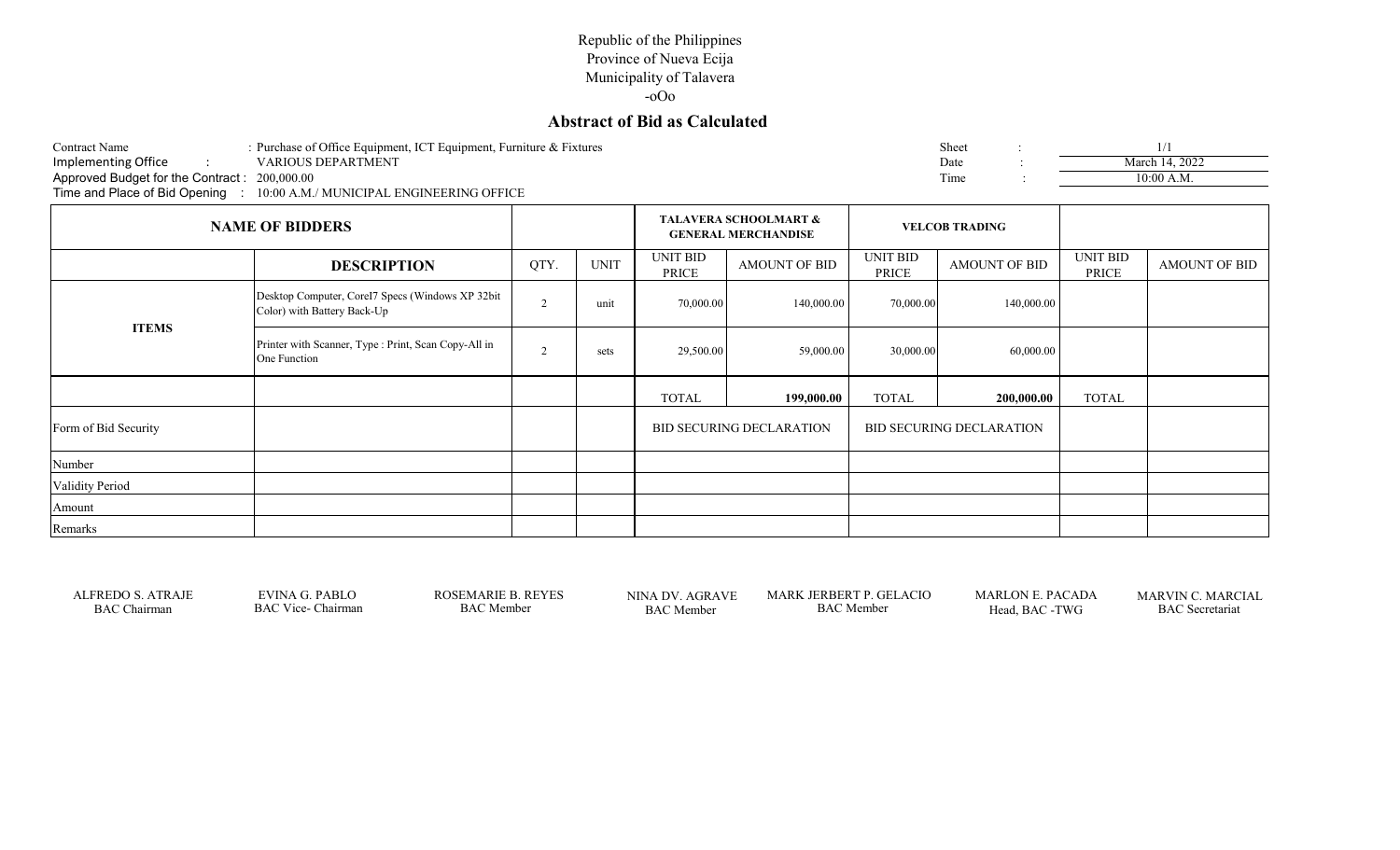# **Abstract of Bid as Calculated**

| : Purchase of Meals & Snacks, Chairs & Table Rental<br>Sheet<br><b>Contract Name</b><br><b>Implementing Office</b><br>VARIOUS DEPARTMENT<br>March 14, 2022<br>Date<br>Approved Budget for the Contract: 114,025.00<br>Time<br>$10:00$ A.M.<br>Time and Place of Bid Opening : 10:00 A.M./ MUNICIPAL ENGINEERING OFFICE |                    |            |             |                   |                                  |                          |                      |                          |               |
|------------------------------------------------------------------------------------------------------------------------------------------------------------------------------------------------------------------------------------------------------------------------------------------------------------------------|--------------------|------------|-------------|-------------------|----------------------------------|--------------------------|----------------------|--------------------------|---------------|
| <b>NAME OF BIDDERS</b>                                                                                                                                                                                                                                                                                                 |                    |            |             |                   | <b>DOUBE J CATERING SERVICES</b> |                          |                      |                          |               |
|                                                                                                                                                                                                                                                                                                                        | <b>DESCRIPTION</b> | <b>QTY</b> | <b>UNIT</b> | UNIT BID<br>PRICE | <b>AMOUNT OF BID</b>             | UNIT BID<br><b>PRICE</b> | <b>AMOUNT OF BID</b> | UNIT BID<br><b>PRICE</b> | AMOUNT OF BID |

|                      | <b>DESCRIPTION</b>                                                                                                 | QTY.     | <b>UNIT</b> | $OIV$ DID<br>PRICE | AMOUNT OF BID                   | $C1$ and $D1$<br>PRICE | AMOUNT OF BID | $U1$ $U1$ $U1$<br><b>PRICE</b> | AMOUNT OF BID |
|----------------------|--------------------------------------------------------------------------------------------------------------------|----------|-------------|--------------------|---------------------------------|------------------------|---------------|--------------------------------|---------------|
|                      | <b>MEALS</b>                                                                                                       | 160.00   | packs       | 150.00             | 24,000.00                       |                        |               |                                |               |
|                      | Rice, Chicken Adobo, Boiled Egg, Chopseuy, Bottled Water<br>& Banana                                               |          |             |                    |                                 |                        |               |                                |               |
|                      | Rice, Fried Tilapia, Menudo, Bottled Water & Banana                                                                |          |             |                    |                                 |                        |               |                                |               |
|                      | Menudo, Mixed Veggies, Rice, Banana & Mineral Water 12Oz<br>Pork Chop, Mixed Veggies, Rice, Banana & Mineral Water |          |             |                    |                                 |                        |               |                                |               |
|                      | 12Oz                                                                                                               |          |             |                    |                                 |                        |               |                                |               |
|                      | Fried Chicken, Mixed Vegetable, Rice, Banana & Mineral<br>Water 12Oz & Candies                                     |          |             |                    |                                 |                        |               |                                |               |
| <b>ITEMS</b>         | Longganisa, Fried Egg, Rice, Bottled Water 12Oz                                                                    |          |             |                    |                                 |                        |               |                                |               |
|                      | <b>SNACKS</b>                                                                                                      | 1,147.00 | packs       | 75.00              | 86,025.00                       |                        |               |                                |               |
|                      | Bottled Water, Spaghetti, Putong Puti, Banana                                                                      |          |             |                    |                                 |                        |               |                                |               |
|                      | Pancit Malabon & Bottled Soda 12Oz, Lumpia Sariwa & Mineral Water 12Oz                                             |          |             |                    |                                 |                        |               |                                |               |
|                      | Pancit Guisado & Bottled Soad 12Oz, Chicken Sandwich & Bottled Tea 10Oz                                            |          |             |                    |                                 |                        |               |                                |               |
|                      | Hamburger & Bottled Water 12Oz, Spaghetti & Bottled Tea 10Oz                                                       |          |             |                    |                                 |                        |               |                                |               |
|                      | Chairs Rental                                                                                                      | 200      | pcs         | 5.00               | 1,000.00                        |                        |               |                                |               |
|                      | Table Rental                                                                                                       | 100      | pcs         | 30.00              | 3,000.00                        |                        |               |                                |               |
|                      |                                                                                                                    |          |             | <b>TOTAL</b>       | 114,025.00                      | <b>TOTAL</b>           |               | <b>TOTAL</b>                   |               |
| Form of Bid Security |                                                                                                                    |          |             |                    | <b>BID SECURING DECLARATION</b> |                        |               |                                |               |
| Number               |                                                                                                                    |          |             |                    |                                 |                        |               |                                |               |
| Validity Period      |                                                                                                                    |          |             |                    |                                 |                        |               |                                |               |
| Amount               |                                                                                                                    |          |             |                    |                                 |                        |               |                                |               |
| Remarks              |                                                                                                                    |          |             |                    |                                 |                        |               |                                |               |